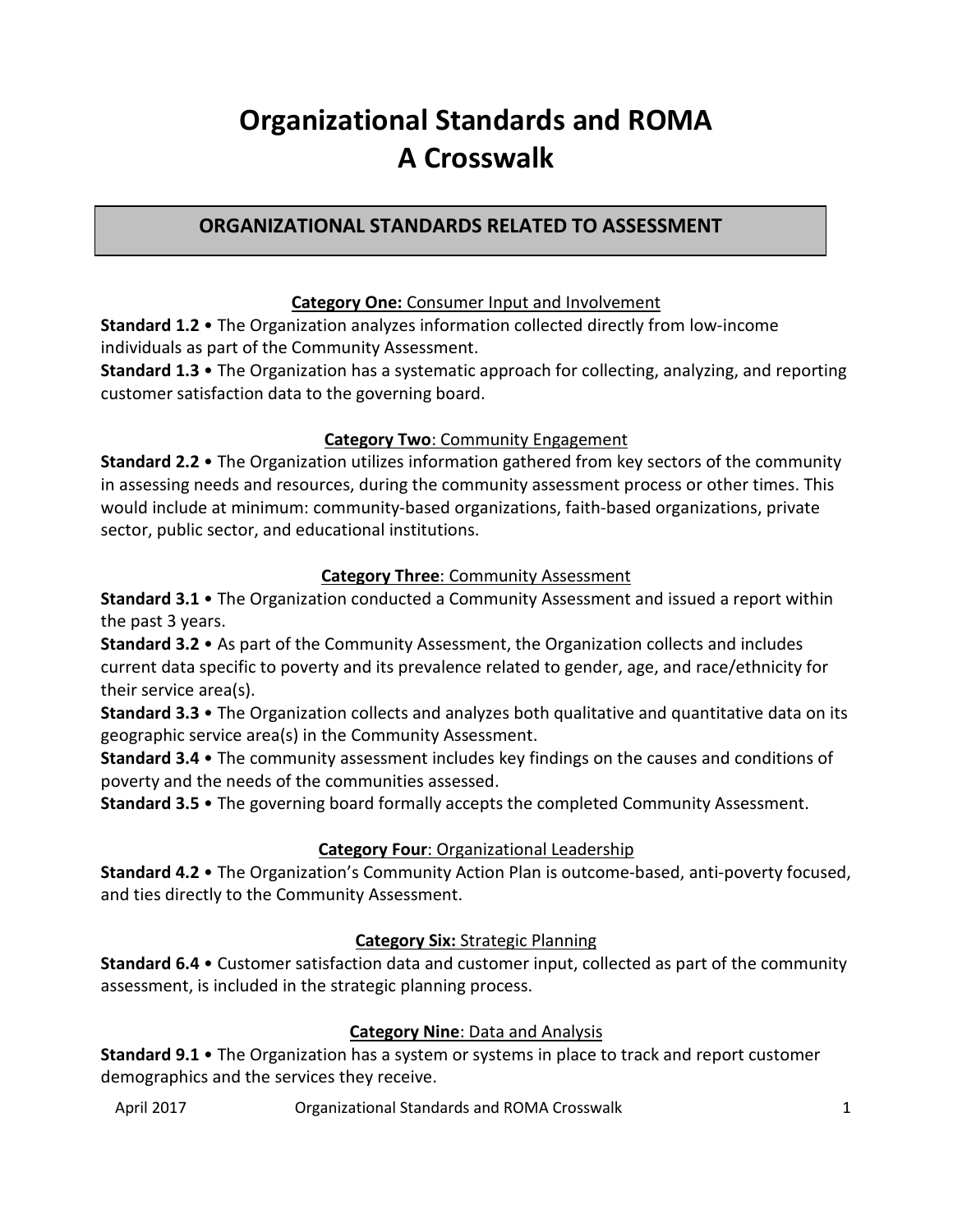**Standard 9.2** • The Organization has a system or systems in place to track Family, Agency, and/or Community outcomes.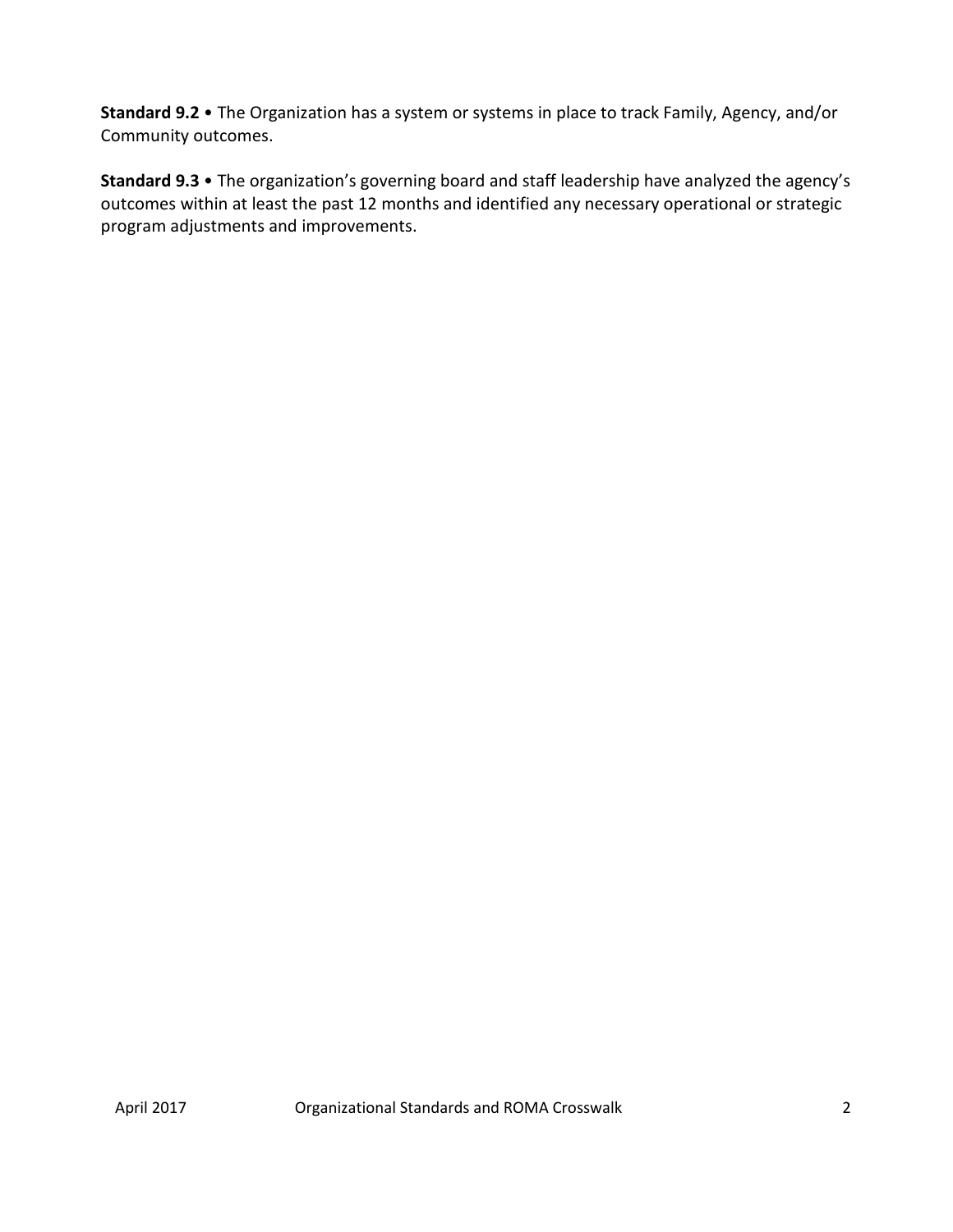# **ORGANIZATIONAL STANDARDS RELATED TO STRATEGIC PLANNING**

## **Category Four**: Organizational Leadership

**Standard 4.1** • The governing board has reviewed the organization's mission statement within the past 5 years and assured that:

1. The mission addresses poverty; and

2. The organization's programs and services are in alignment with the mission.

**Standard 4.2** • The Organization's Community Action Plan is outcome-based, anti-poverty focused, and ties directly to the Community Assessment.

**Standard 4.3 •** The Organization's Community Action Plan and Strategic Plan document the continuous use of the full ROMA cycle or comparable system (assessment, planning, implementation, achievement of results, and evaluation). In addition, the Organization documents having used the services of a ROMA certified trainer (or equivalent) to assist in implementation.

## **Category Six:** Strategic Planning

**Standard 6.1 •** The Organization has an agency-wide Strategic Plan in place that has been approved by the governing board within the past 5 years.

**Standard 6.2** • The approved Strategic Plan addresses reduction of poverty, revitalization of lowincome communities, and/or empowerment of people with low incomes to become more selfsufficient.

**Standard 6.3** • The approved Strategic Plan contains Family, Agency, and/or Community goals.

**Standard 6.4** • Customer satisfaction data and customer input, collected as part of the community assessment, is included in the strategic planning process.

**Standard 6.5** • The governing board has received an update(s) on meeting the goals of the Strategic Plan within the past 12 months.

## **Category Eight:** Financial Operations and Oversight

**Standard 8.9** • The governing board annually approves an organization-wide budget.

## **Category Nine**: Data and Analysis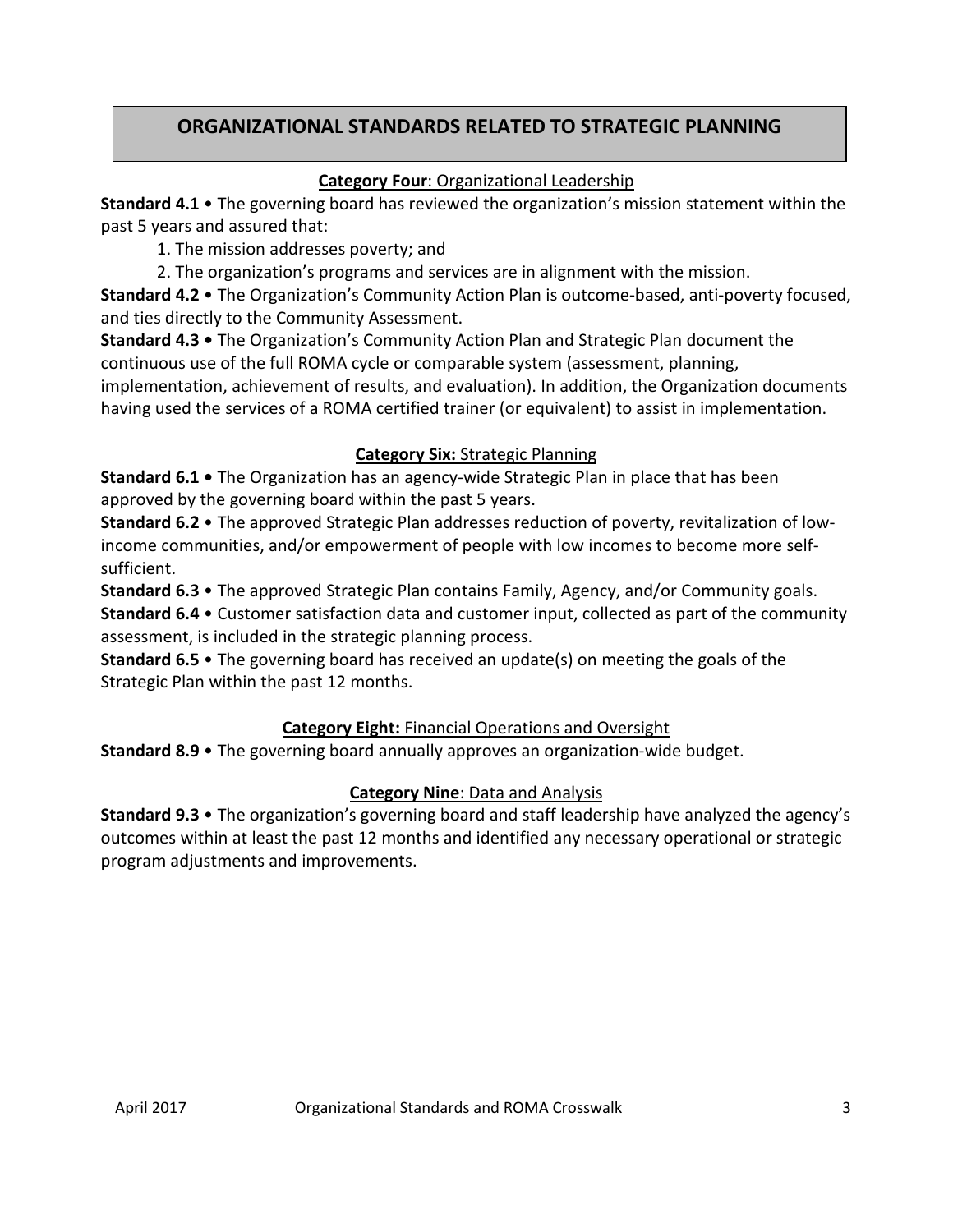# **ORGANIZATIONAL STANDARDS RELATED TO IMPLEMENTATION**

## **Category One:** Consumer Input and Involvement

**Standard 1.1 •** The Organization demonstrates low-income participation in its activities. **Standard 1.3 •** The Organization has a systematic approach for collecting, analyzing, and reporting customer satisfaction data to the governing board.

## **Category Two**: Community Engagement

**Standard 2.1 •** The Organization has documented or demonstrated partnerships across the community (for a specific purpose) including other anti-poverty organizations in the area. **Standard 2.3 •** The Organization communicates its activities and its results to the community. **Standard 2.4 •** The Organization documents the number of volunteers and hours mobilized in support of its activities.

## **Category Four**: Organizational Leadership

**Standard 4.4 •** The governing board receives an annual update on the success of specific strategies included in the Community Action plan.

## **Category Five**: Board Governance

**Standard 5.9 •** The organization's governing board receives programmatic reports at each regular board meeting.

## **Category Six:** Strategic Planning

**Standard 6.5** • The governing board has received an update(s) on progress meeting the goals of the strategic plan within the past 12 months.

## **Category Seven:** Human Resource Management

**Standard 7.1** The organization has written personnel policies that have been reviewed by an attorney and approved by the governing board within the past 5 years.

**Standard 7.2** The organization makes available the employee handbook (or personnel policies in cases without a handbook) to all staff and notifies staff of any changes.

**Standard 7.3** The organization has written job descriptions for all positions, which have been updated within the past 5 years.

**Standard 7.6** The organization has a policy in place for regular written evaluation of employees by their supervisors.

**Standard 7.8** All staff participate in a new employee orientation within 60 days of hire.

**Standard 7.9** The organization conducts or makes available staff development/training (including ROMA) on an ongoing basis.

#### **Category Nine**: Data and Analysis

**Standard 9.1** • The Organization has a system or systems in place to track and report customer demographics and the services they receive.

April 2017 Organizational Standards and ROMA Crosswalk 4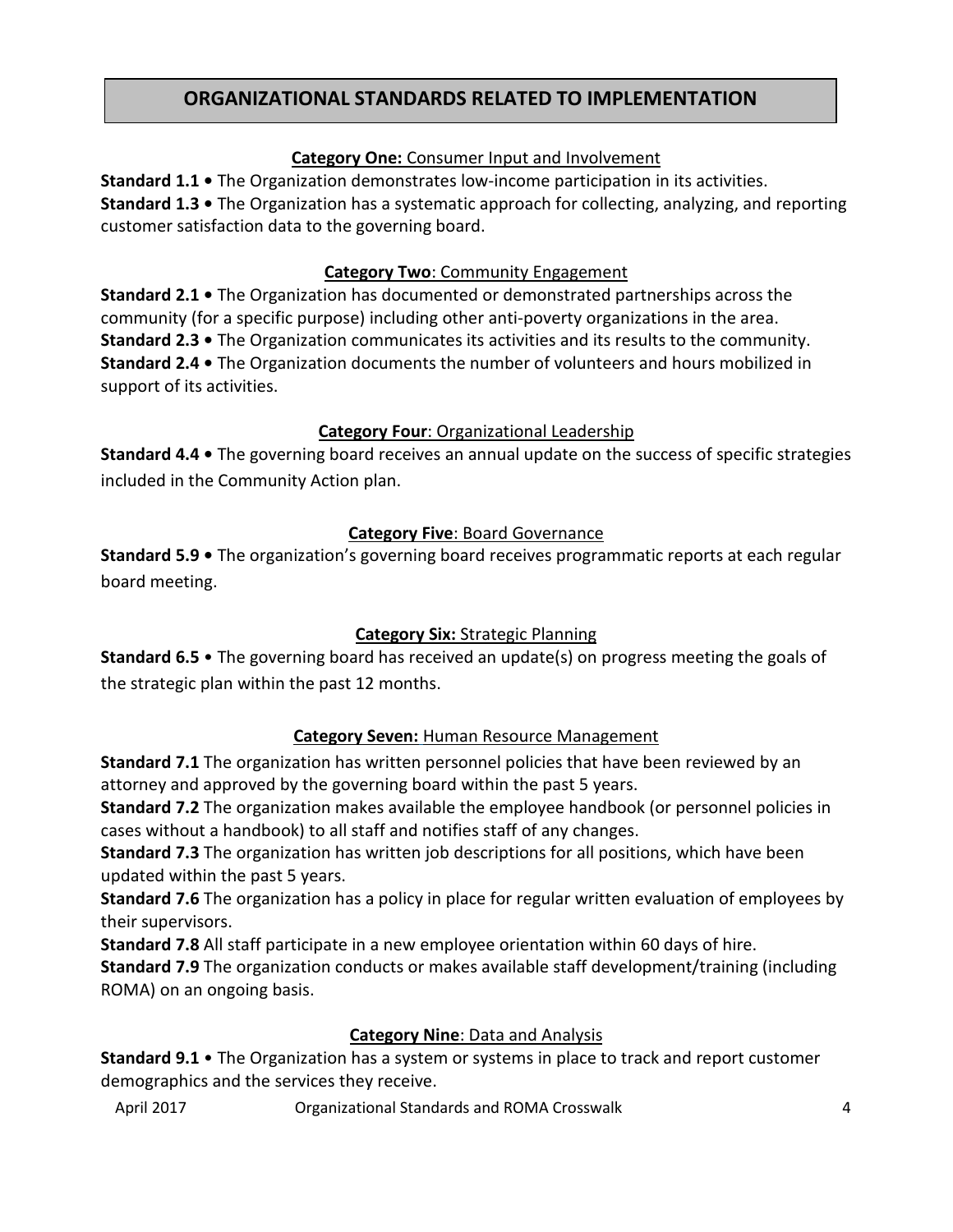**Standard 9.2** • The Organization has a system or systems in place to track Family, Agency, and/or Community outcomes.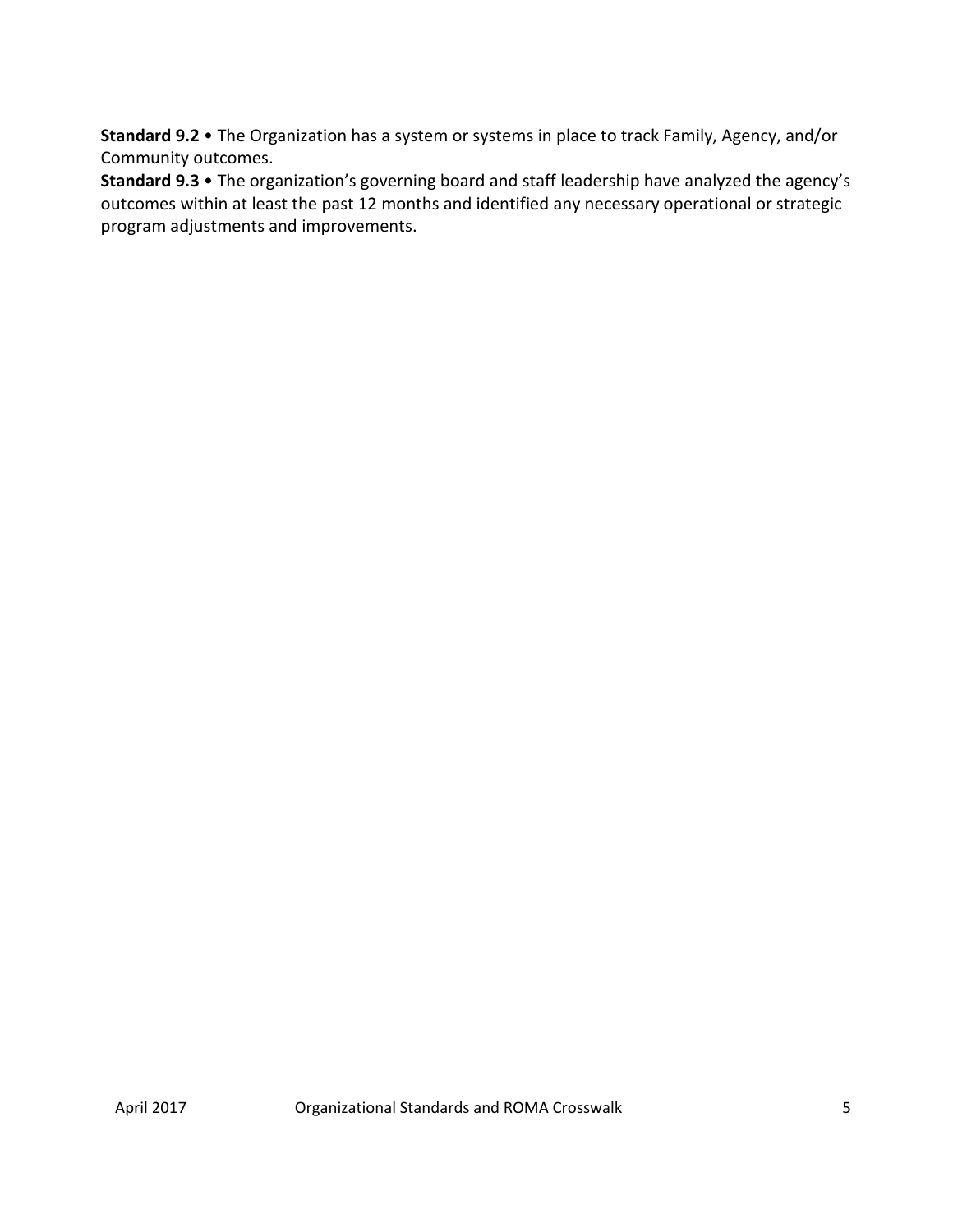# **ORGANIZATIONAL STANDARDS RELATED TO ACHIEVEMENT OF RESULTS**

## **Category One:** Consumer Input and Involvement

**Standard 1.3** • The Organization has a systematic approach for collecting, analyzing, and reporting customer satisfaction data to the governing board.

## **Category Two**: Community Engagement

**Standard 2.2** • The organization utilizes information gathered from key sectors of the community in assessing needs and resources, during the community assessment process or other times. These sectors would include at minimum: community-based organizations, faith-based organizations, private sector, public sector, and educational institutions.

**Standard 2.3 •** The Organization communicates its activities and its results to the community.

## **Category Four**: Organizational Leadership

**Standard 4.4** • The governing board receives an annual update on the success of specific strategies included in the Community Action plan.

#### **Category Five**: Board Governance

**Standard 5.9** • The organization's governing board receives programmatic reports at each regular board meeting.

## **Category Six:** Strategic Planning

**Standard 6.4** • Customer satisfaction data and customer input, collected as part of the community assessment, is included in the strategic planning process.

**Standard 6.5** • The governing board has received an update(s) on progress meeting the goals of the strategic plan within the past 12 months.

#### **Category Nine**: Data and Analysis

**Standard 9.1** • The Organization has a system or systems in place to track and report customer demographics and the services they receive.

**Standard 9.2** • The Organization has a system or systems in place to track Family, Agency, and/or Community outcomes.

**Standard 9.3** • The organization's governing board and staff leadership have analyzed the agency's outcomes within at least the past 12 months and identified any necessary operational or strategic program adjustments and improvements.

**Standard 9.4** • The organization submits its annual CSBG Information Survey data report and it reflects client demographics and organization-wide outcomes.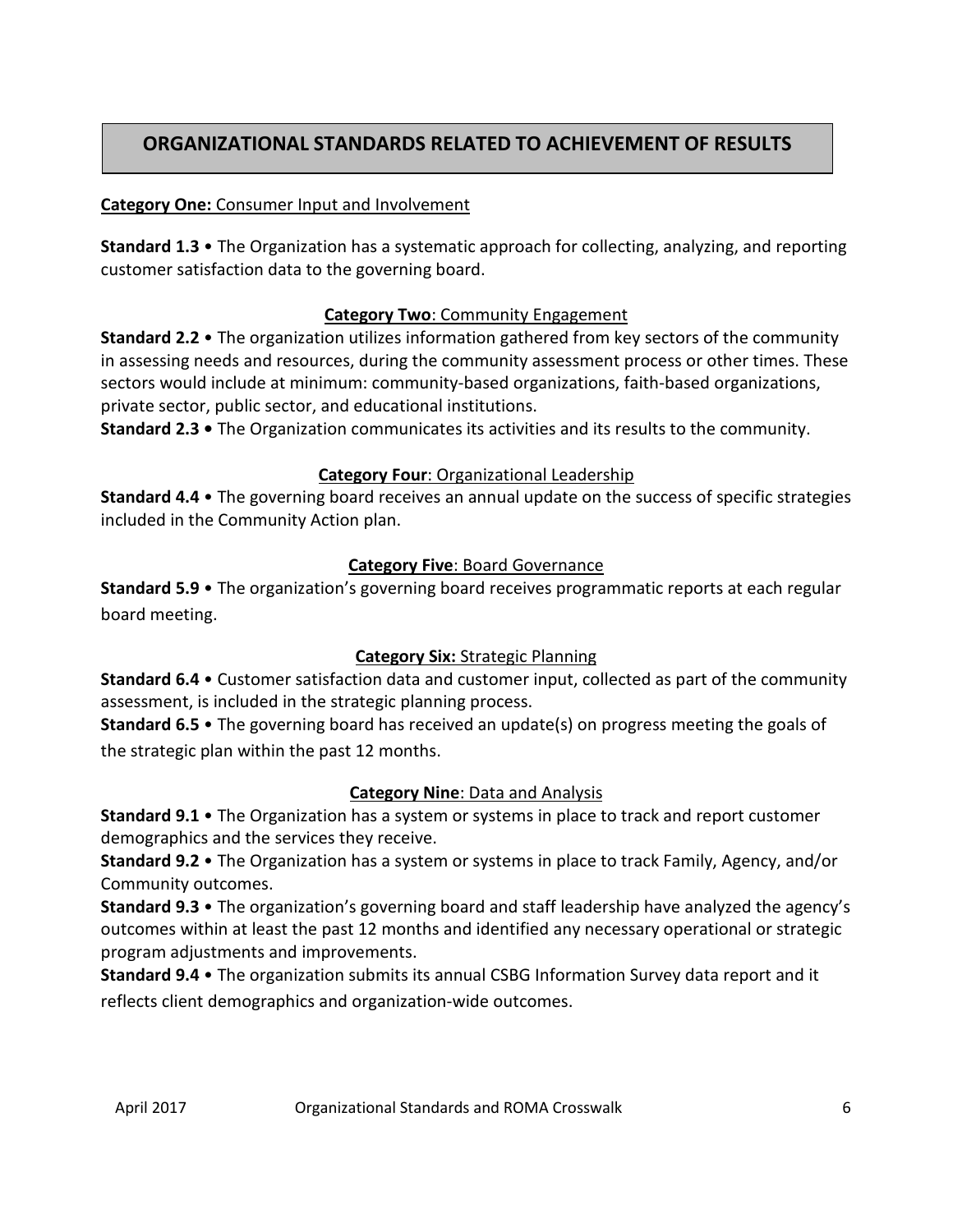## **ORGANIZATIONAL STANDARDS RELATED TO EVALUATION (ANALYSIS) OF DATA**

## **Category One:** Consumer Input and Involvement

**Standard 1.2** • The organization analyzes information collected directly from low-income individuals as part of the community assessment.

**Standard 1.3** • The Organization has a systematic approach for collecting, analyzing, and reporting customer satisfaction data to the governing board.

## **Category Two**: Community Engagement

**Standard 2.2** • The organization utilizes information gathered from key sectors of the community in assessing needs and resources, during the community assessment process or other times. These sectors would include at minimum: community-based organizations, faith-based organizations, private sector, public sector, and educational institutions.

## **Category Three**: Community Assessment

**Standard 3.2** • As part of the Community Assessment, the Organization collects and includes current data specific to poverty and its prevalence related to gender, age, and race/ethnicity for their service area(s).

**Standard 3.3** • The Organization collects and analyzes both qualitative and quantitative data on its geographic service area(s) in the Community Assessment.

## **Category Four**: Organizational Leadership

**Standard 4.4** • The governing board receives an annual update on the success of specific strategies included in the Community Action plan.

**Standard 4.6** • An organization-wide, comprehensive risk assessment has been completed within the past 2 years and reported to the governing board.

#### **Category Five**: Board Governance

**Standard 5.9** • The organization's governing board receives programmatic reports at each regular board meeting.

#### **Category Six:** Strategic Planning

**Standard 6.4** • Customer satisfaction data and customer input, collected as part of the community assessment, is included in the strategic planning process.

**Standard 6.5** • The governing board has received an update(s) on progress meeting the goals of the strategic plan within the past 12 months.

#### **Category Seven:** Human Resource Management

**Standard 7.4** • The governing board conducts a performance appraisal of the CEO/executive director within each calendar year.

**Standard 7.9** • The organization conducts or makes available staff development/training (including ROMA) on an ongoing basis.

April 2017 Organizational Standards and ROMA Crosswalk 7